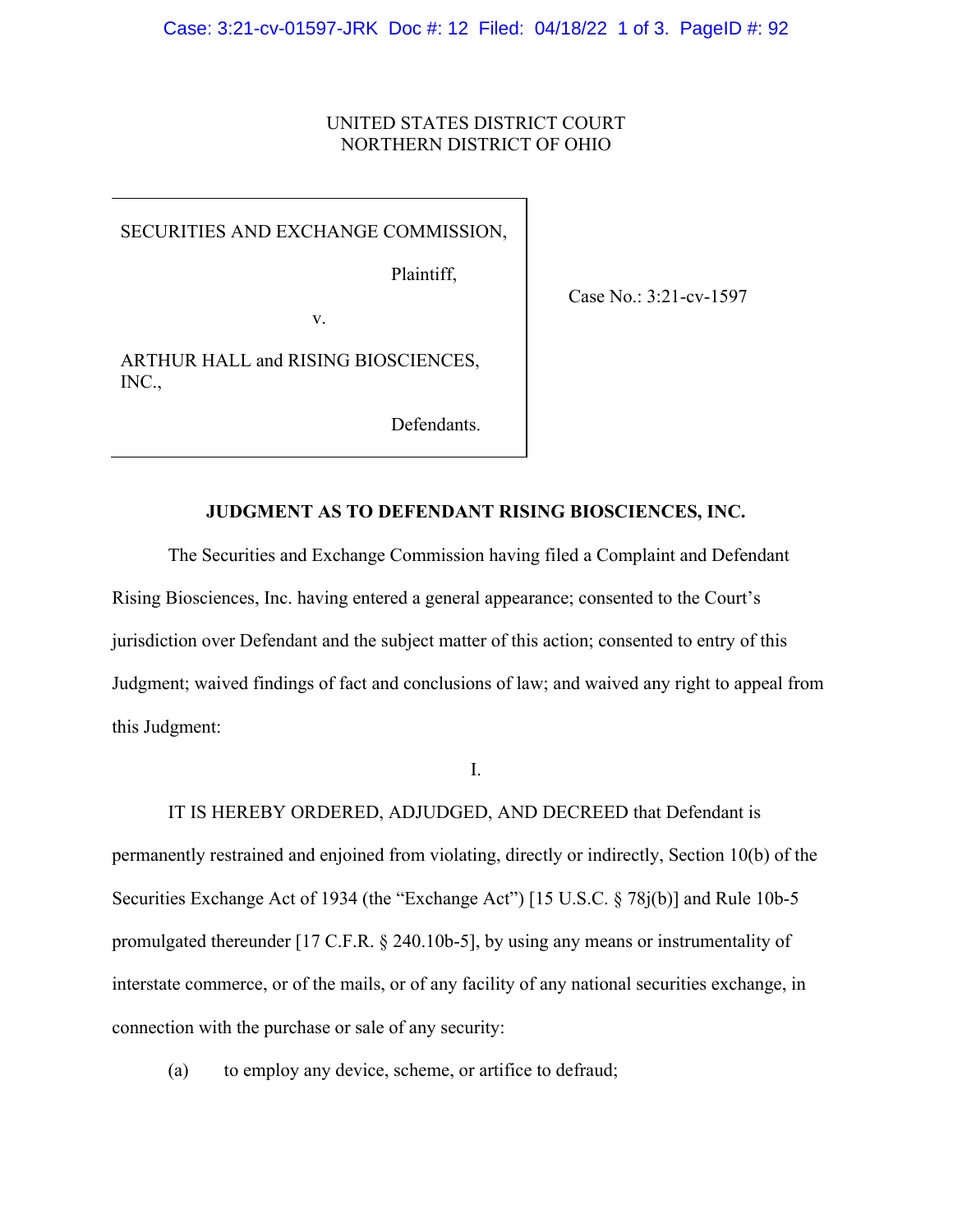- (b) to make any untrue statement of a material fact or to omit to state a material fact necessary in order to make the statements made, in the light of the circumstances under which they were made, not misleading; or
- (c) to engage in any act, practice, or course of business which operates or would operate as a fraud or deceit upon any person.

 IT IS FURTHER ORDERED, ADJUDGED, AND DECREED that, as provided in Federal Rule of Civil Procedure  $65(d)(2)$ , the foregoing paragraph also binds the following who receive actual notice of this Judgment by personal service or otherwise: (a) Defendant's officers, agents, servants, employees, and attorneys; and (b) other persons in active concert or participation with Defendant or with anyone described in (a).

#### II.

IT IS HEREBY FURTHER ORDERED, ADJUDGED, AND DECREED that Defendant shall pay disgorgement of ill-gotten gains, prejudgment interest thereon, and a civil penalty pursuant to Section 21(d)(3) of the Exchange Act [15 U.S.C.  $\S$  78u(d)(3)]. The Court shall determine the amounts of the disgorgement and civil penalty upon motion of the Commission. Prejudgment interest shall be calculated from April 30, 2020, based on the rate of interest used by the Internal Revenue Service for the underpayment of federal income tax as set forth in 26 U.S.C. § 6621(a)(2). In connection with the Commission's motion for disgorgement and/or civil penalties, and at any hearing held on such a motion: (a) Defendant will be precluded from arguing that it did not violate the federal securities laws as alleged in the Complaint; (b) Defendant may not challenge the validity of the Consent or this Judgment; (c) the allegations of the Complaint shall be accepted as and deemed true by the Court; and (d) the Court may determine the issues raised in the motion on the basis of affidavits, declarations, excerpts of